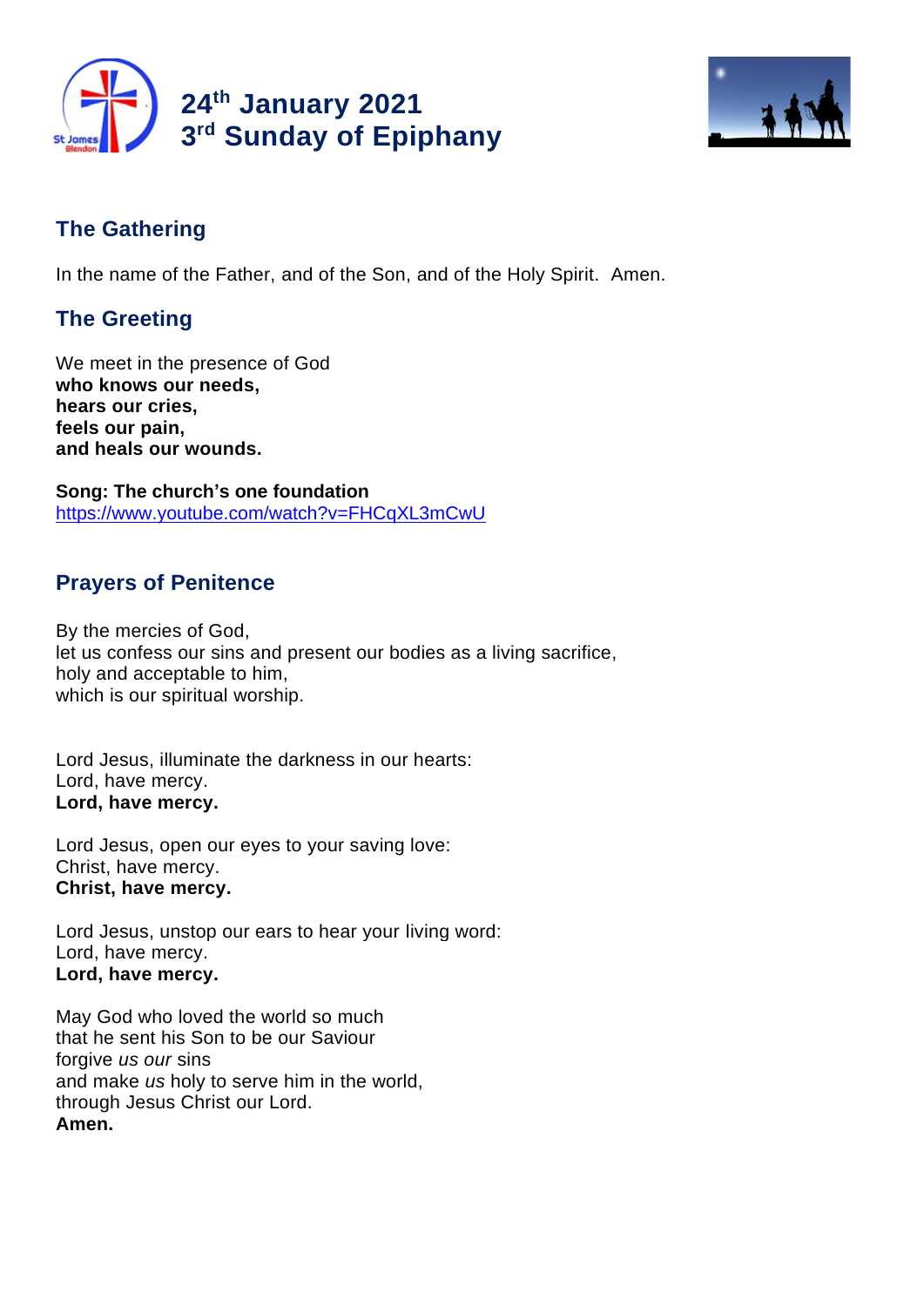## **Collect**

God of all mercy, your Son proclaimed good news to the poor, release to the captives, and freedom to the oppressed: anoint us with your Holy Spirit and set all your people free to praise you in Christ our Lord. **Amen.**

## **The Liturgy of the Word**

### **Genesis 14:17-20**

**<sup>17</sup>** After Abram returned from defeating Kedorlaomer and the kings allied with him, the king of Sodom came out to meet him in the Valley of Shaveh (that is, the King's Valley).

**<sup>18</sup>** Then Melchizedek king of Salem brought out bread and wine. He was priest of God Most High, **<sup>19</sup>** and he blessed Abram, saying,

'Blessed be Abram by God Most High,

Creator of heaven and earth.

**<sup>20</sup>** And praise be to God Most High,

who delivered your enemies into your hand.'

Then Abram gave him a tenth of everything.

*This is the word of the Lord. Thanks be to God.*

### **Psalm 128**

**<sup>1</sup>** Blessed are all who fear the LORD, who walk in obedience to him.

**<sup>2</sup>** You will eat the fruit of your labour; blessings and prosperity will be yours.

- **<sup>3</sup>** Your wife will be like a fruitful vine within your house;
- your children will be like olive shoots round your table.
- **<sup>4</sup>** Yes, this will be the blessing for the man who fears the LORD.
- **<sup>5</sup>** May the LORD bless you from Zion; may you see the prosperity of Jerusalem all the days of your life.
- **<sup>6</sup>** May you live to see your children's children peace be on Israel.

*This is the word of the Lord. Thanks be to God.*

### **Rev. 19:6-10**

**<sup>6</sup>** Then I heard what sounded like a great multitude, like the roar of rushing waters and like loud peals of thunder, shouting: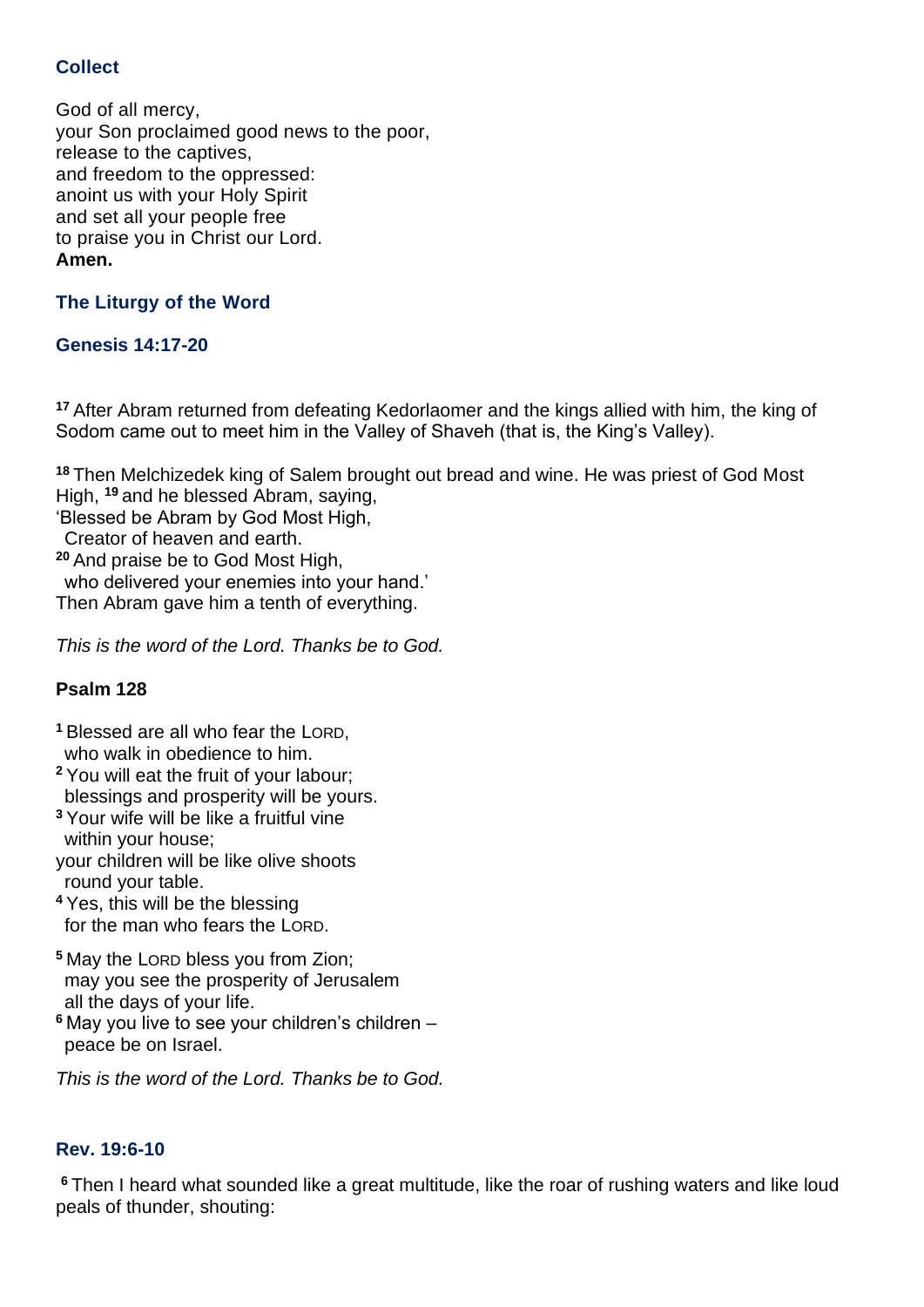'Hallelujah!

For our Lord God Almighty reigns.

**<sup>7</sup>** Let us rejoice and be glad

and give him glory!

For the wedding of the Lamb has come,

and his bride has made herself ready.

**<sup>8</sup>** Fine linen, bright and clean,

was given her to wear.'

(Fine linen stands for the righteous acts of God's holy people.)

**<sup>9</sup>** Then the angel said to me, 'Write this: Blessed are those who are invited to the wedding supper of the Lamb!' And he added, 'These are the true words of God.'

**<sup>10</sup>** At this I fell at his feet to worship him. But he said to me, 'Don't do that! I am a fellow servant with you and with your brothers and sisters who hold to the testimony of Jesus. Worship God! For it is the Spirit of prophecy who bears testimony to Jesus.'

*This is the word of the Lord. Thanks be to God.* 

**Song: Water you turned into wine** https://www.youtube.com/watch?v=iO-qvwgTq2Q

#### **Gospel Reading**

Alleluia, alleluia. We have seen his star at its rising. and have come to pay him homage.

Hear the Gospel of our Lord Jesus Christ according to John. Glory to you, O Lord.

### **John 2:1-11**

On the third day a wedding took place at Cana in Galilee. Jesus' mother was there, **<sup>2</sup>** and Jesus and his disciples had also been invited to the wedding. **<sup>3</sup>** When the wine was gone, Jesus' mother said to him, 'They have no more wine.'

**4** 'Woman, why do you involve me?' Jesus replied. 'My hour has not yet come.'

**<sup>5</sup>** His mother said to the servants, 'Do whatever he tells you.'

**<sup>6</sup>** Nearby stood six stone water jars, the kind used by the Jews for ceremonial washing, each holding from eighty to a hundred and twenty litres.

**<sup>7</sup>** Jesus said to the servants, 'Fill the jars with water'; so they filled them to the brim.

**<sup>8</sup>** Then he told them, 'Now draw some out and take it to the master of the banquet.'

They did so, **<sup>9</sup>** and the master of the banquet tasted the water that had been turned into wine. He did not realise where it had come from, though the servants who had drawn the water knew. Then he called the bridegroom aside **<sup>10</sup>** and said, 'Everyone brings out the choice wine first and then the cheaper wine after the guests have had too much to drink; but you have saved the best till now.'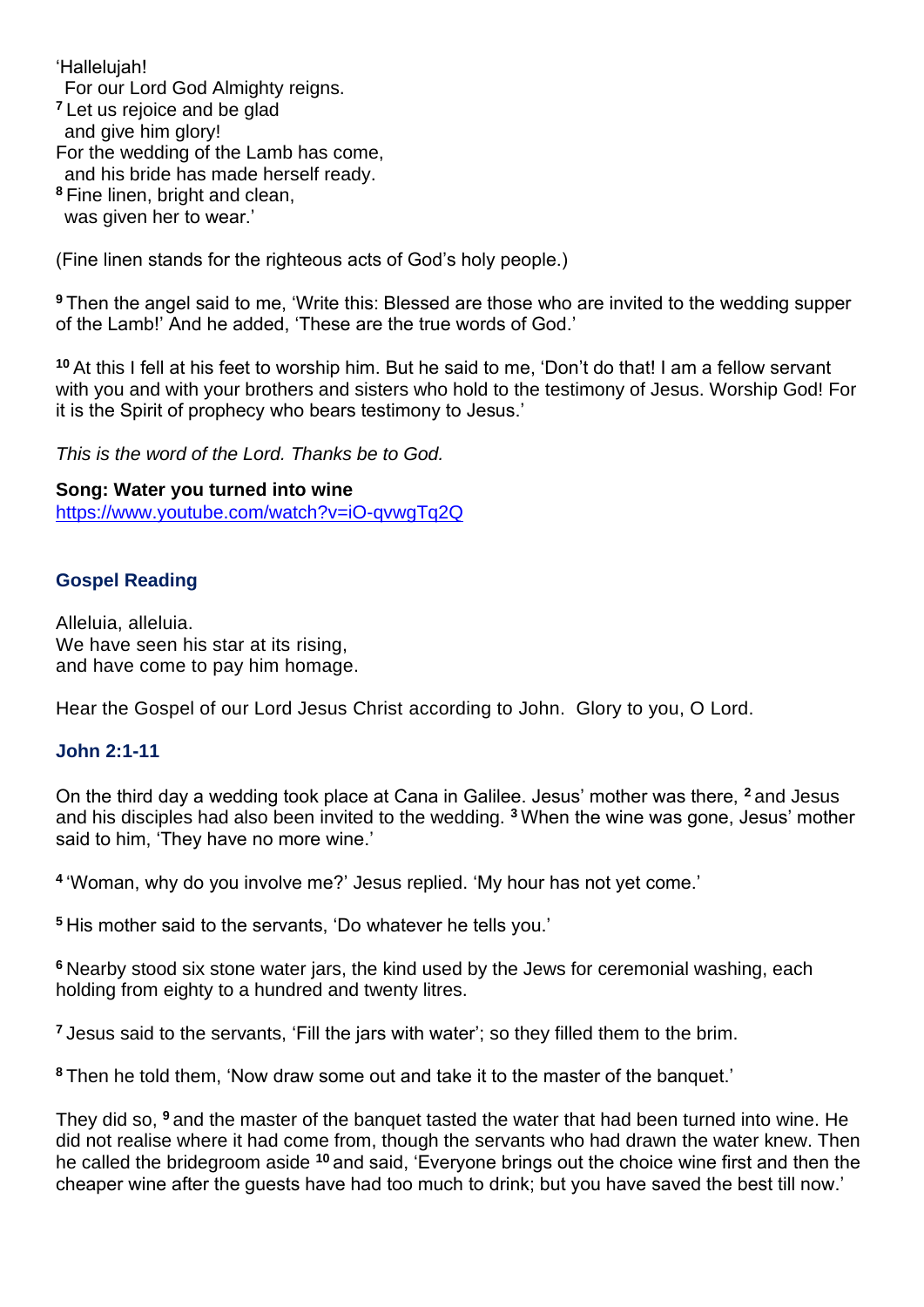**<sup>11</sup>** What Jesus did here in Cana of Galilee was the first of the signs through which he revealed his glory; and his disciples believed in him.

*This is the Gospel of the Lord. Praise to you, O Christ.*

## **Sermon**

It is probably not news to anyone that, at the junction of Penhill Road and Hurst Road, there is a roundabout! On that roundabout there is a signpost directing people to St. James church. It is not always the most helpful of signposts because quite frequently you will find it pointing along Hurst Road in the direction of Bexley. I assume some locals think it is an enormous joke to spin it round and try and send people off in the wrong direction. Anyway, in theory, that sign points people towards the church building. However, we then need another to sign to reveal to people where the church building is and, consequently, we have signage up for that too. In passing we would do well to remember that not everyone sees that signage, or recognises it for what it is. When out and about I have had more than one conversation which goes along the lines of:

*"Which church are you vicar of?"*

"The one on Penhill Road at the junction with Bladindon Drive."

*"Oh, you mean the one up by the roundabout?"* 

"No, the one on the corner of Bladindon Drive."

*"Oh, I thought that was a hall."* (Once I was told, most vociferously, that no such church existed!)

"No, it's a church building as well as a community space. There are signs up and an illuminated cross which you can see at night."

*"Oh, I'd never noticed……"*

In theory there are signs which point people towards our building, and others which announce 'here it is'. They do not always work well.

John's gospel contains seven signs which have a specific purpose and verse 11 of our reading tells us what that is: they are designed to reveal the glory of Jesus. Put another way, they reveal who Jesus is.

If we were gathered in church, I'd ask you to list these seven signs in the gospel and give edible rewards to those able to name one. So, if you want an edible reward, I have chocolate for the first 10 people to send me an email, or ring up and leave a message, telling me what those seven signs are. (Heads up, the turning of water into wine at Cana is the first of them!!)

There are plenty of rabbit holes one can disappear down when thinking about this account of what is probably the most famous wedding in history. The dialogue between Mary and Jesus, the role Mary is playing, whether that speaks to an ongoing role, the historical accuracy the account, the symbolism of the account, who the wedding couple are and Jesus' relationship to them, the culture of shame, the 'audience' for the sign, Christ as the bridegroom, the dating surrounding the event, the significance of the jars being stone as opposed to clay, the heavenly banquet, the copious amount of wine produced, God's generosity, the best being saved until last,…..Eleven verses can throw up quite a lot!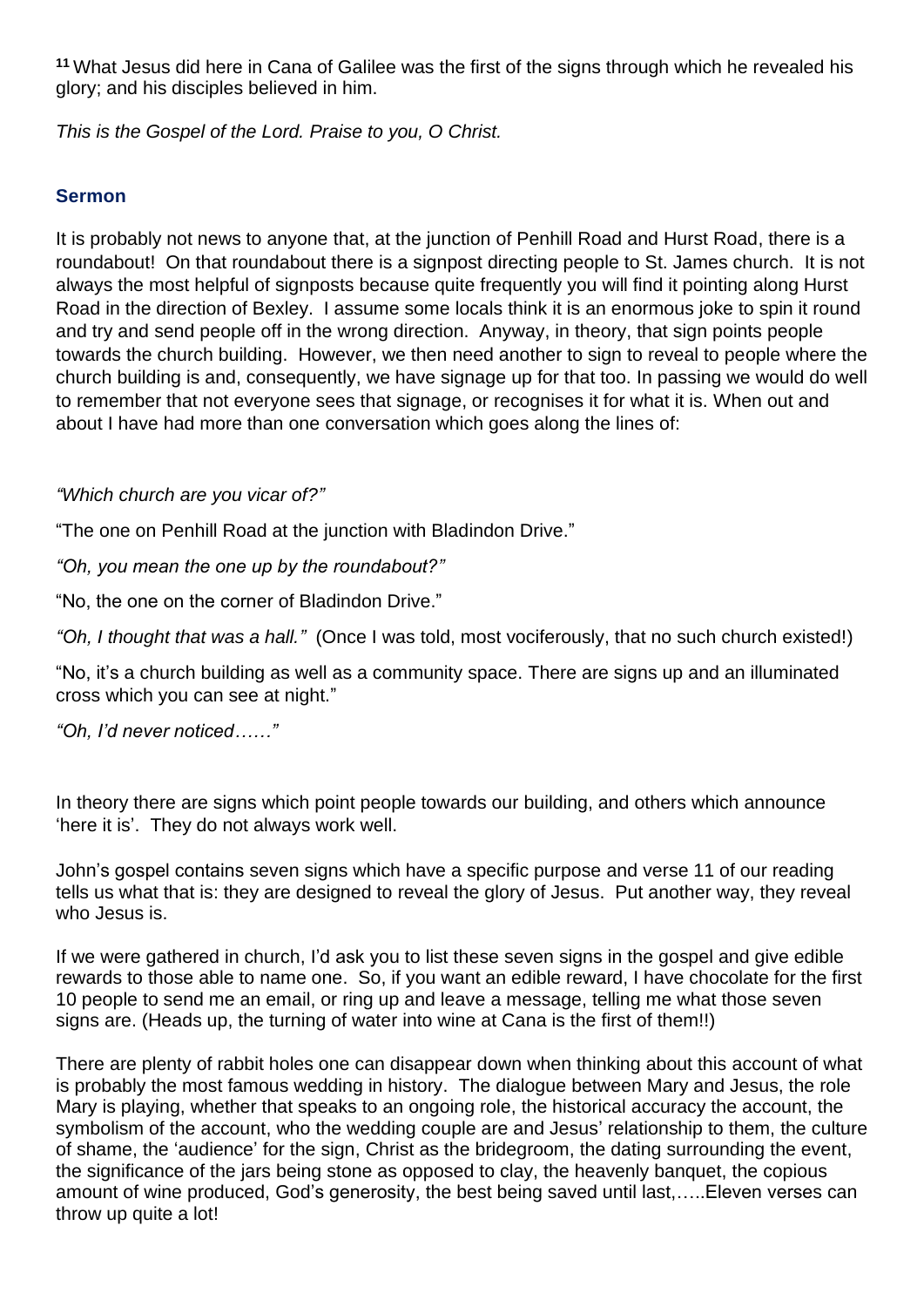At the heart of this we see that Jesus transforms water into wine. Therein lies the sign and sometimes it is easy to get distracted by all the hullabaloo that surrounds it. Jesus takes something which is completely ordinary, the water, which in this case that had probably been set aside for a specific use, and completely transforms it both in its substance and in the purpose for which it will be used. Frankly, you cannot have a more radical transformation.

Where Jesus is present, where the Kingdom of God is present, in either individual lives or the corporate life of a community, we see transformation happening. It might not always be as dramatic as water turning into wine, but it will be there, nonetheless. And I do think we need to keep at the forefront of our thinking these two big questions:

- 1. How does being in communion with Jesus transform my life as an individual, and my relationships with those around me?
- 2. How can I engage with others to help bring about transformation in the community and world in which we live?

We do not have time to dig into both questions, so we will not try to. However, I would say that part of the answer to the first lies in a regular pattern (and I don't mean once a week at church!) of worship, prayer, bible reading and bible study. I would suggest that that is the seed bed in which everything else grows.

Part of our answer to the second lies in finding that balance between corporate worship and corporate service. Of course, at present that is particularly problematic. Recently I got quite cross with someone who suggested that in the current climate corporate service should replace corporate worship and that that service was, indeed, our worship. To my mind whilst service can be an expression of worship, in that it can be an offering to God as well as to our neighbour, it very easily slips into becoming the object of worship instead. Worship and service are, it seems to me, two sides of the same coin and prioritising one, to the exclusion of the other, would be like running a car without ever visiting a petrol station!

What is key is faithful attentiveness to God, and a willingness to act. Mary trusted that somehow Jesus was going to be able to do something about the immediate crisis in front of them. In that faith she petitioned and then she, and others, acted on the words of Christ. "Do what he says" she tells the servants.

Those words echo down through the ages.

"Do what he says."

But we cannot do that unless we are attentive to Jesus in the first place and then be willing to act. In the gospel story of today the demand was not particularly onerous; fill six jars to the brim with water and then distribute it. I suspect a lot of the time God asks us to use the resources we already have; it is just that on occasions we are asked to re-purpose those resources. Churches up and down the land are wrestling with issues surrounding vision, method and resource. The current covid-19 crisis has brought some of those issues into sharp focus, but in reality they were always there. How do we seek to love God and neighbour, to give God the honour we are called to give and to serve our community? How can we be signposts pointing towards God (and not towards ourselves) and announcing the Kingdom of God is here, now, in Blendon or wherever we might be? These are not rhetorical questions, put at the end of a sermon to wrap things up. They are the foundations upon which we build our ministry.

Answers on a postcard, and there's an edible reward for any I get!!

Shalom,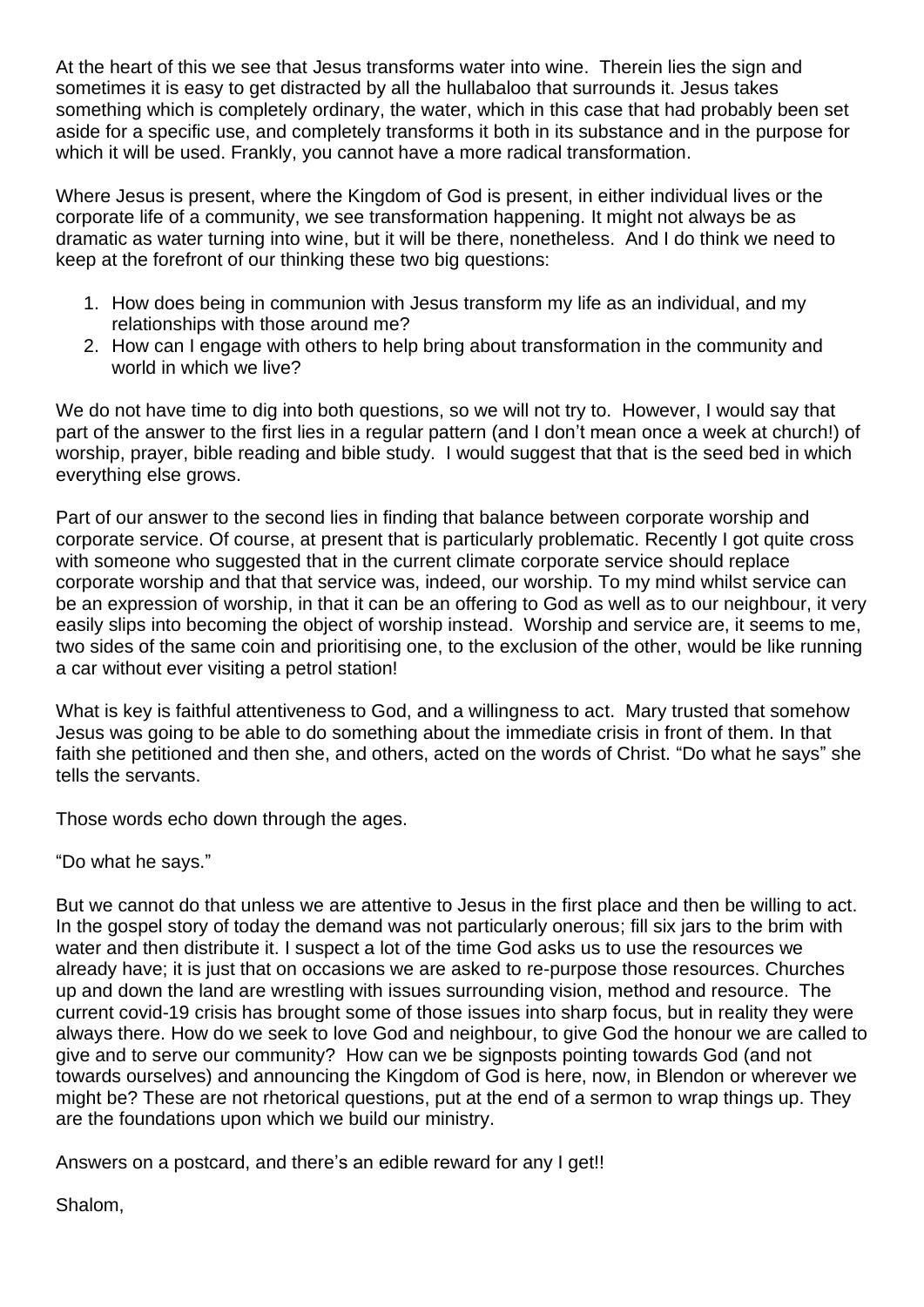**Affirmation of Faith**

**I believe in God, the Father almighty, creator of heaven and earth. I believe in Jesus Christ, his only Son, our Lord, who was conceived by the Holy Spirit, born of the Virgin Mary, suffered under Pontius Pilate, was crucified, died, and was buried; he descended to the dead. On the third day he rose again; he ascended into heaven, he is seated at the right hand of the Father, and he will come to judge the living and the dead. I believe in the Holy Spirit, the holy catholic Church, the communion of saints, the forgiveness of sins, the resurrection of the body, and the life everlasting. Amen.**

#### **Prayers of Intercession**

We pray that Christ may be seen in the life of the Church.

You have called us into the family of those who are the children of God. May our love for our brothers and sisters in Christ be strengthened by your grace. Jesus, Lord of the Church, **in your mercy hear us.**

You have called us to be a temple where the Holy Spirit can dwell. Give us clean hands and pure hearts so that our lives will reflect your holiness. Jesus, Lord of the Church, **in your mercy hear us.**

You have called us to be a light to the world, so that those in darkness come to you. May our lives shine as a witness to the saving grace you have given for all. Jesus, Lord of the Church, **in your mercy hear us.**

You have called us to be members of your body, so that when one suffers, all suffer together. We ask for your comfort and healing power to bring hope to those in distress. Jesus, Lord of the Church,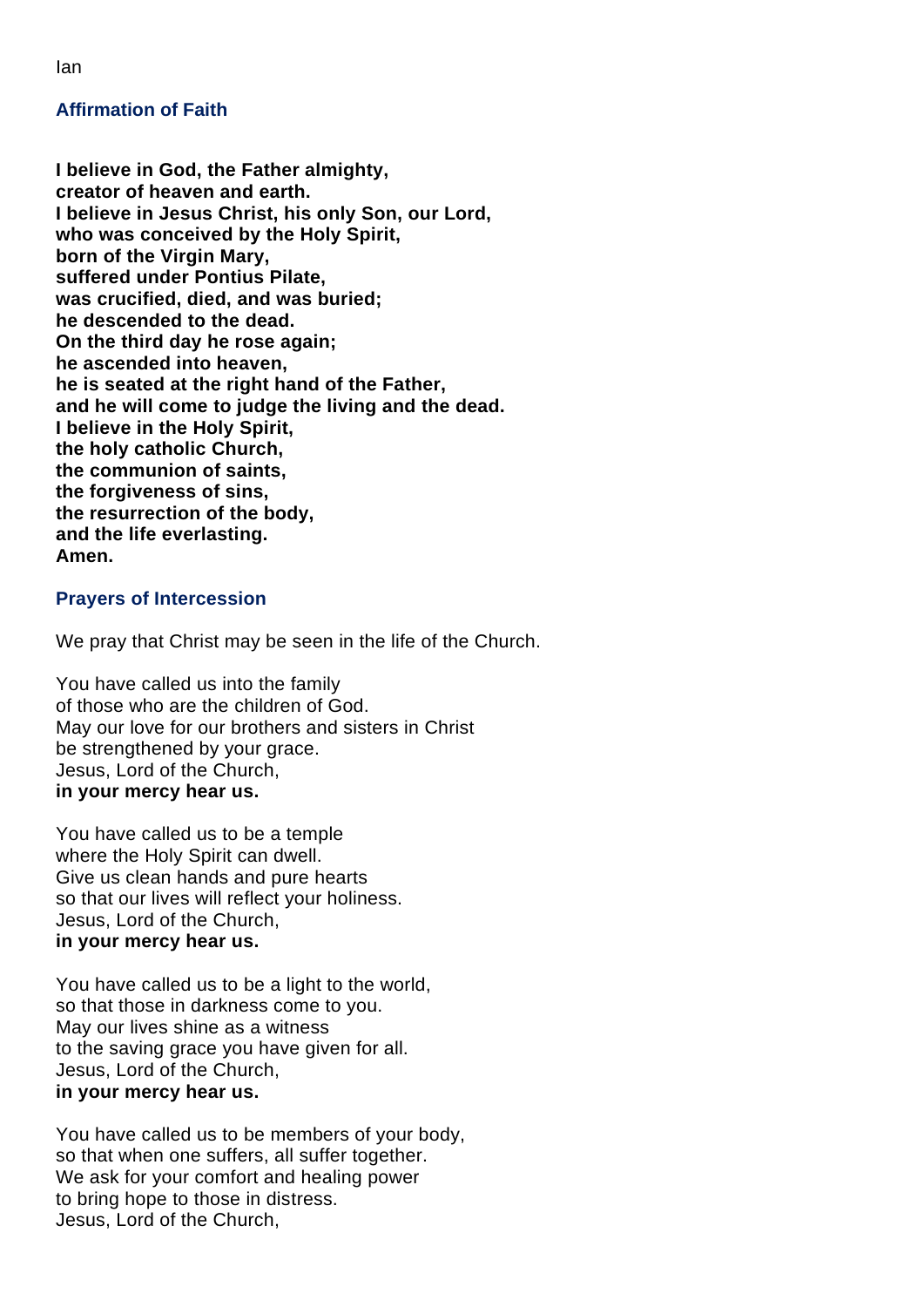#### **in your mercy hear us.**

You have called us to be the Bride, where you, Lord, are the Bridegroom. Prepare us for the wedding feast, where we will be united with you for ever. Jesus, Lord of the Church, **in your mercy hear us.**

Jesus, Lord of the Church, you have called us into fellowship with all your saints. We unite our prayers with theirs and ask for grace to serve you with joy where you live and reign with the Father and the Holy Spirit, one God, now and for all eternity. **Amen.**

#### **The Peace**

Christ is our peace. If anyone is in Christ, there is a new creation. The old has passed away: behold, everything has become new.

May the peace of the Lord be always with us and all those we love.

#### **Song: The heart of worship**

https://www.youtube.com/watch?v=Y0a9T0UtJBQ

#### **An act of Spiritual Communion**

Our Father in heaven, hallowed be your name, your kingdom come, your will be done, on earth as in heaven. Give us today our daily bread. Forgive us our sins as we forgive those who sin against us. Lead us not into temptation but deliver us from evil. For the kingdom, the power, and the glory are yours now and for ever. Amen.

Thanks be to you, Lord Jesus Christ, for all the benefits you have given me, for all the pains and insults you have borne for me. Since I cannot now receive you sacramentally, I ask you to come spiritually into my heart. O most merciful redeemer, friend and brother, may I know you more clearly, love you more dearly, and follow you more nearly, day by day. Amen.

Lord, in these days of mercy, make us quiet and prayerful; in these days of challenge,